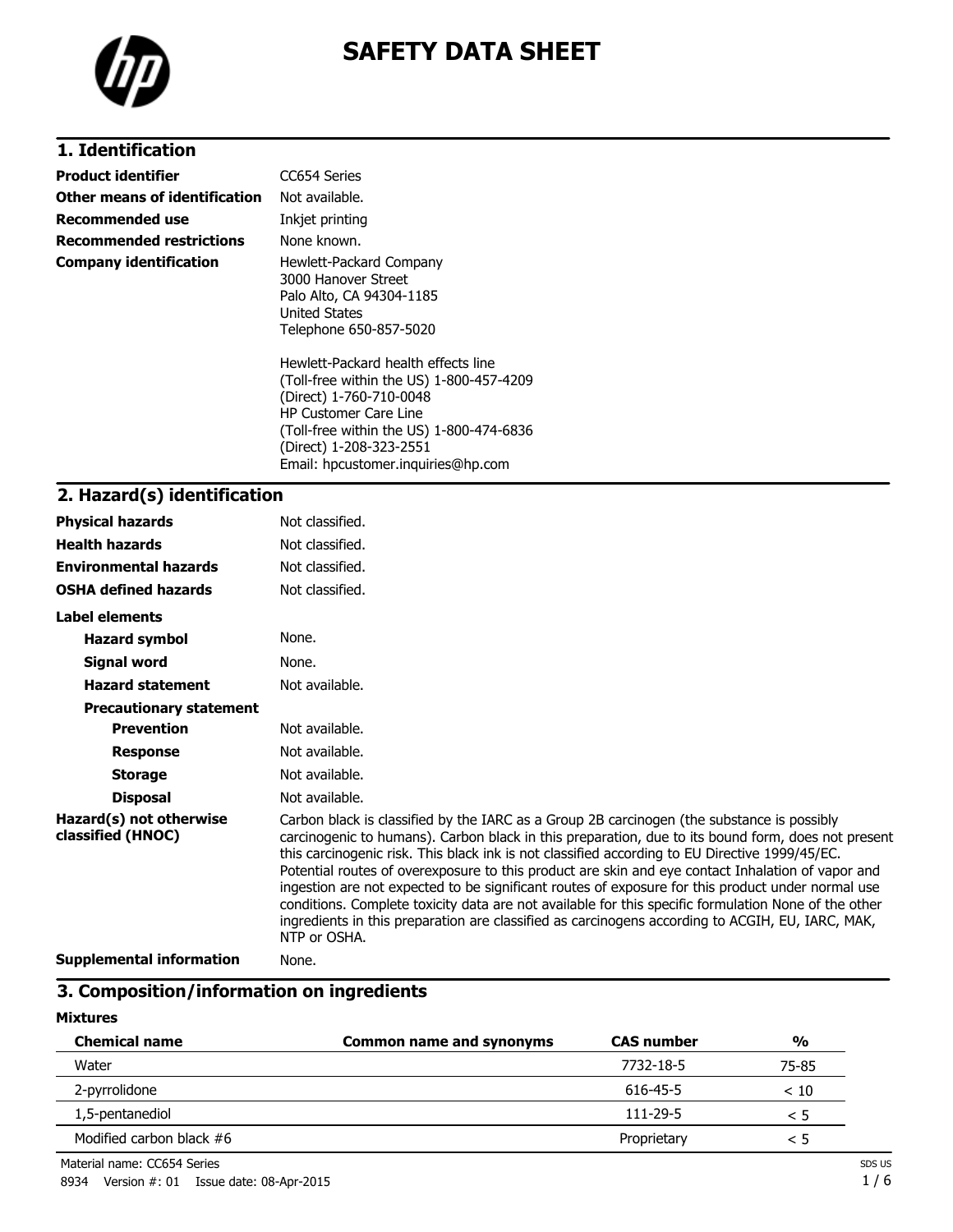| <b>Chemical name</b>                                                                                | <b>Common name and synonyms</b>                                                                                                                                                                                                                                            | <b>CAS number</b> | $\frac{0}{0}$ |
|-----------------------------------------------------------------------------------------------------|----------------------------------------------------------------------------------------------------------------------------------------------------------------------------------------------------------------------------------------------------------------------------|-------------------|---------------|
| Modified carbon black #2                                                                            |                                                                                                                                                                                                                                                                            | Proprietary       | 2.5           |
| <b>Composition comments</b>                                                                         | This ink supply contains an aqueous ink formulation.<br>This product has been evaluated using criteria specified in 29 CFR 1910.1200 (Hazard<br>Communication Standard).                                                                                                   |                   |               |
|                                                                                                     | Carbon black is present only in a bound form in this preparation.                                                                                                                                                                                                          |                   |               |
| 4. First-aid measures                                                                               |                                                                                                                                                                                                                                                                            |                   |               |
| <b>Inhalation</b>                                                                                   | Remove to fresh air. If symptoms persist, get medical attention.                                                                                                                                                                                                           |                   |               |
| <b>Skin contact</b>                                                                                 | Wash affected areas thoroughly with mild soap and water. Get medical attention if irritation<br>develops or persists.                                                                                                                                                      |                   |               |
| Eye contact                                                                                         | Do not rub eyes. Immediately flush with large amounts of clean, warm water (low pressure) for at<br>least 15 minutes or until particles are removed. If irritation persists get medical attention.                                                                         |                   |               |
| <b>Ingestion</b>                                                                                    | If ingestion of a large amount does occur, seek medical attention.                                                                                                                                                                                                         |                   |               |
| <b>Most important</b><br>symptoms/effects, acute and<br>delayed                                     | Not available.                                                                                                                                                                                                                                                             |                   |               |
| 5. Fire-fighting measures                                                                           |                                                                                                                                                                                                                                                                            |                   |               |
| Suitable extinguishing media                                                                        | Dry chemical, CO2, water spray or regular foam.                                                                                                                                                                                                                            |                   |               |
| Unsuitable extinguishing<br>media                                                                   | None known.                                                                                                                                                                                                                                                                |                   |               |
| <b>Specific hazards arising from</b><br>the chemical                                                | Not applicable.                                                                                                                                                                                                                                                            |                   |               |
| <b>Special protective equipment</b><br>and precautions for<br>firefighters                          | Not available.                                                                                                                                                                                                                                                             |                   |               |
| <b>Specific methods</b>                                                                             | None established.                                                                                                                                                                                                                                                          |                   |               |
| 6. Accidental release measures                                                                      |                                                                                                                                                                                                                                                                            |                   |               |
| <b>Personal precautions,</b><br>protective equipment and<br>emergency procedures                    | Wear appropriate personal protective equipment.                                                                                                                                                                                                                            |                   |               |
| <b>Methods and materials for</b><br>containment and cleaning up<br><b>Environmental precautions</b> | Dike the spilled material, where this is possible. Absorb with inert absorbent such as dry clay, sand<br>or diatomaceous earth, commercial sorbents, or recover using pumps.<br>Do not let product enter drains. Do not flush into surface water or sanitary sewer system. |                   |               |
| 7. Handling and storage                                                                             |                                                                                                                                                                                                                                                                            |                   |               |
| <b>Precautions for safe handling</b>                                                                | Avoid contact with skin, eyes and clothing.                                                                                                                                                                                                                                |                   |               |
| <b>Conditions for safe storage,</b><br>including any<br>incompatibilities                           | Keep out of the reach of children. Keep away from excessive heat or cold.                                                                                                                                                                                                  |                   |               |
| 8. Exposure controls/personal protection                                                            |                                                                                                                                                                                                                                                                            |                   |               |
| <b>Occupational exposure limits</b>                                                                 | No exposure limits noted for ingredient(s).                                                                                                                                                                                                                                |                   |               |
| <b>Biological limit values</b>                                                                      | No biological exposure limits noted for the ingredient(s).                                                                                                                                                                                                                 |                   |               |
| <b>Exposure guidelines</b>                                                                          | Exposure limits have not been established for this product.                                                                                                                                                                                                                |                   |               |
| <b>Appropriate engineering</b><br>controls                                                          | Use in a well ventilated area.                                                                                                                                                                                                                                             |                   |               |
| <b>Eye/face protection</b>                                                                          | Individual protection measures, such as personal protective equipment<br>Not available.                                                                                                                                                                                    |                   |               |
| <b>Skin protection</b>                                                                              |                                                                                                                                                                                                                                                                            |                   |               |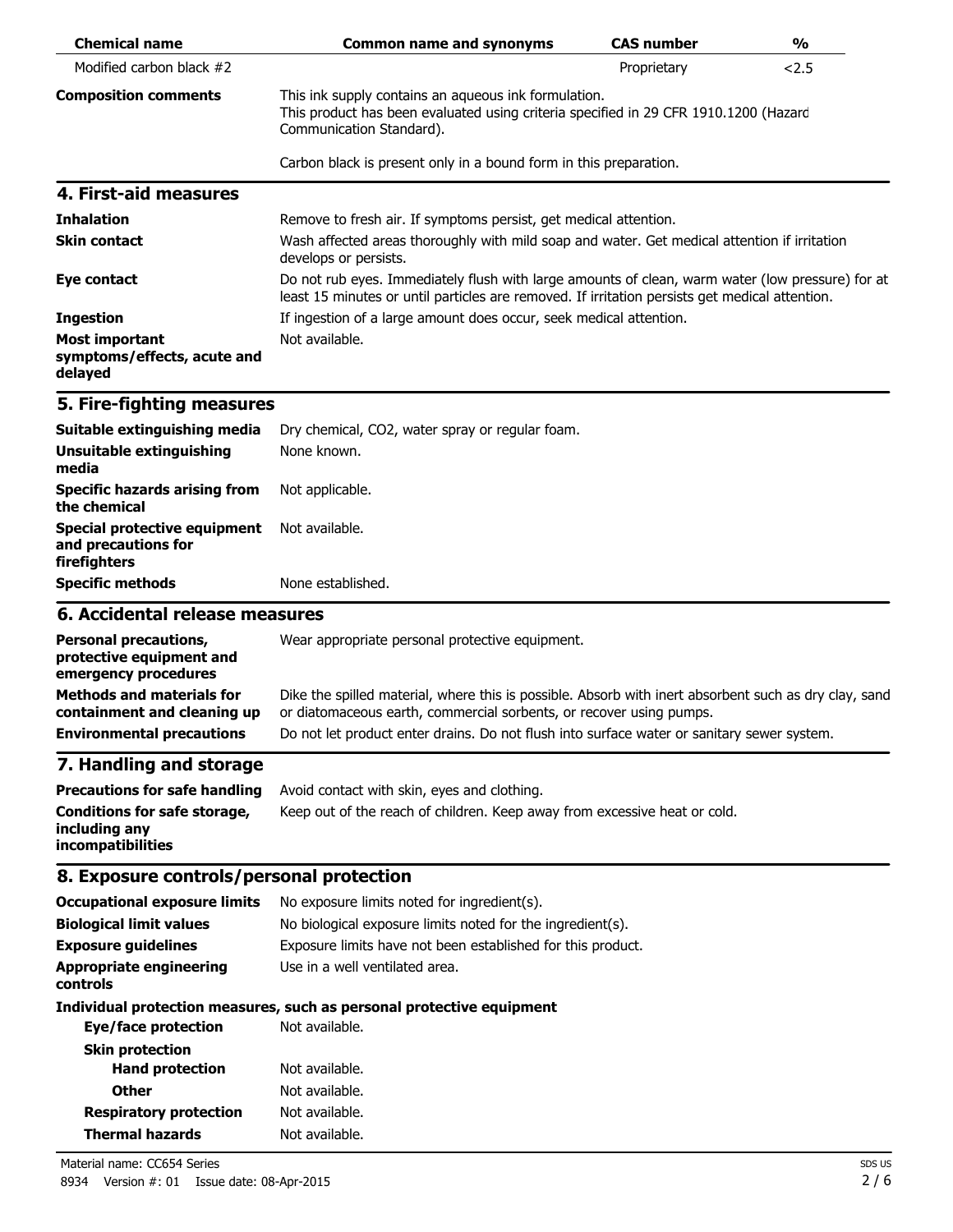### **9. Physical and chemical properties**

| <b>Appearance</b>                                 |                                                           |
|---------------------------------------------------|-----------------------------------------------------------|
| <b>Physical state</b>                             | Not available.                                            |
| <b>Color</b>                                      | Black.                                                    |
| Odor                                              | Not available.                                            |
| <b>Odor threshold</b>                             | Not available.                                            |
| рH                                                | $7.5 - 8.2$                                               |
| <b>Melting point/freezing point</b>               | Not available.                                            |
| <b>Initial boiling point and</b><br>boiling range | Not determined                                            |
| <b>Flash point</b>                                | $>$ 230.0 °F ( $>$ 110.0 °C) Setaflash Closed Cup         |
| <b>Evaporation rate</b>                           | Not determined                                            |
| <b>Flammability (solid, gas)</b>                  | Not available.                                            |
| Upper/lower flammability or explosive limits      |                                                           |
| <b>Flammability limit - lower</b><br>(%)          | Not determined                                            |
| <b>Flammability limit -</b><br>upper $(\% )$      | Not available.                                            |
| <b>Explosive limit - lower</b><br>(%)             | Not available.                                            |
| <b>Explosive limit - upper</b><br>(%)             | Not available.                                            |
| <b>Vapor pressure</b>                             | Not determined                                            |
| Solubility(ies)                                   |                                                           |
| <b>Solubility (water)</b>                         | Soluble in water                                          |
| <b>Partition coefficient</b><br>(n-octanol/water) | Not available.                                            |
| <b>Auto-ignition temperature</b>                  | Not available.                                            |
| <b>Decomposition temperature</b>                  | Not available.                                            |
| <b>Viscosity</b>                                  | $>= 2 cp$                                                 |
| <b>Other information</b>                          | For other VOC regulatory data/information see Section 15. |
| VOC (Weight %)                                    | $< 147$ g/l                                               |
|                                                   |                                                           |

## **10. Stability and reactivity**

| <b>Reactivity</b>                            | Not available.                                                                                                                                   |
|----------------------------------------------|--------------------------------------------------------------------------------------------------------------------------------------------------|
| <b>Chemical stability</b>                    | Stable under recommended storage conditions.                                                                                                     |
| <b>Possibility of hazardous</b><br>reactions | Will not occur.                                                                                                                                  |
| <b>Conditions to avoid</b>                   | Not available.                                                                                                                                   |
| <b>Incompatible materials</b>                | Incompatible with strong bases and oxidizing agents.                                                                                             |
| <b>Hazardous decomposition</b><br>products   | Upon decomposition, this product may yield gaseous nitrogen oxides, carbon monoxide, carbon<br>dioxide and/or low molecular weight hydrocarbons. |

# **11. Toxicological information**

| Symptoms related to the<br>physical, chemical and<br>toxicological characteristics | Not available.                                                    |
|------------------------------------------------------------------------------------|-------------------------------------------------------------------|
| <b>Information on toxicological effects</b>                                        |                                                                   |
| <b>Acute toxicity</b>                                                              | Based on available data, the classification criteria are not met. |
| <b>Skin corrosion/irritation</b>                                                   | Based on available data, the classification criteria are not met. |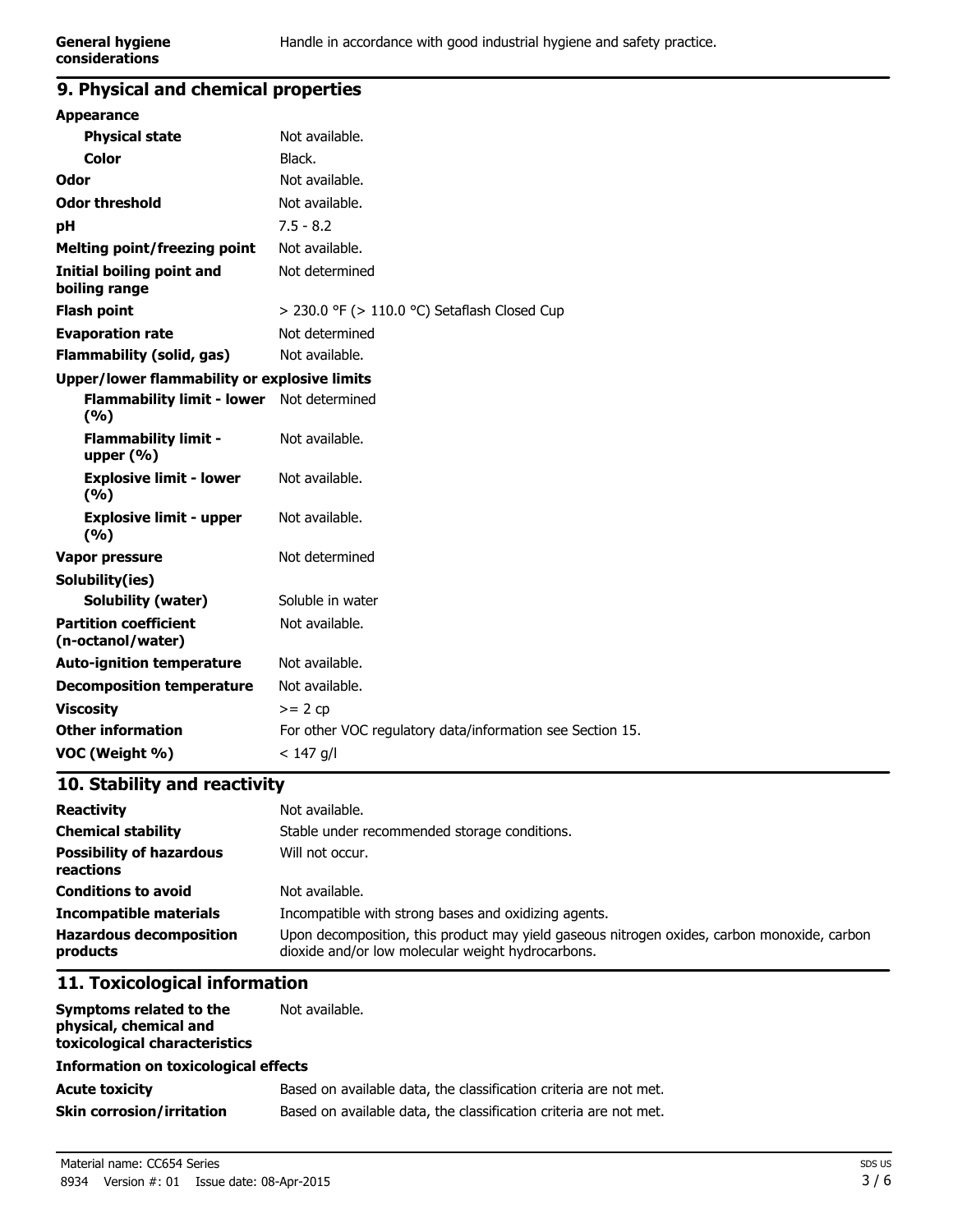| Serious eye damage/eye<br>irritation                  | Based on available data, the classification criteria are not met. |                                                                                                                                                                                                                                                                                                                                                                                                                |  |
|-------------------------------------------------------|-------------------------------------------------------------------|----------------------------------------------------------------------------------------------------------------------------------------------------------------------------------------------------------------------------------------------------------------------------------------------------------------------------------------------------------------------------------------------------------------|--|
| <b>Respiratory or skin sensitization</b>              |                                                                   |                                                                                                                                                                                                                                                                                                                                                                                                                |  |
| <b>Respiratory sensitization</b>                      |                                                                   | Based on available data, the classification criteria are not met.                                                                                                                                                                                                                                                                                                                                              |  |
| <b>Skin sensitization</b>                             |                                                                   | Based on available data, the classification criteria are not met.                                                                                                                                                                                                                                                                                                                                              |  |
| <b>Germ cell mutagenicity</b>                         |                                                                   | Based on available data, the classification criteria are not met.                                                                                                                                                                                                                                                                                                                                              |  |
| Carcinogenicity                                       |                                                                   | Based on available data, the classification criteria are not met.                                                                                                                                                                                                                                                                                                                                              |  |
|                                                       | bound form in this preparation.                                   | Carbon black is classified as a carcinogen by the IARC (possibly carcinogenic to humans, Group<br>2B) and by the State of California under Proposition 65. In their evaluations of carbon black, both<br>organizations indicate that exposure to carbon black, per se, does not occur when it remains<br>bound within a product matrix, specifically, rubber, ink, or paint. Carbon black is present only in a |  |
| <b>Reproductive toxicity</b>                          |                                                                   | Based on available data, the classification criteria are not met.                                                                                                                                                                                                                                                                                                                                              |  |
| Specific target organ toxicity<br>- single exposure   |                                                                   | Based on available data, the classification criteria are not met.                                                                                                                                                                                                                                                                                                                                              |  |
| Specific target organ toxicity<br>- repeated exposure |                                                                   | Based on available data, the classification criteria are not met.                                                                                                                                                                                                                                                                                                                                              |  |
| <b>Aspiration hazard</b>                              |                                                                   | Based on available data, the classification criteria are not met.                                                                                                                                                                                                                                                                                                                                              |  |
| <b>Further information</b>                            |                                                                   | Complete toxicity data are not available for this specific formulation<br>Refer to Section 2 for potential health effects and Section 4 for first aid measures.                                                                                                                                                                                                                                                |  |
| <b>Components</b>                                     | <b>Species</b>                                                    | <b>Test Results</b>                                                                                                                                                                                                                                                                                                                                                                                            |  |
| 2-pyrrolidone (CAS 616-45-5)                          |                                                                   |                                                                                                                                                                                                                                                                                                                                                                                                                |  |
| Acute                                                 |                                                                   |                                                                                                                                                                                                                                                                                                                                                                                                                |  |
| Oral                                                  |                                                                   |                                                                                                                                                                                                                                                                                                                                                                                                                |  |
| LD50                                                  | Guinea pig                                                        | 6500 mg/kg                                                                                                                                                                                                                                                                                                                                                                                                     |  |

## **12. Ecological information**

| Aquatic toxicity | Not expected to be harmful to aquatic organisms. |  |
|------------------|--------------------------------------------------|--|
|                  |                                                  |  |

| <b>Ecotoxicity</b>                                                 |                |                                      |                        |
|--------------------------------------------------------------------|----------------|--------------------------------------|------------------------|
| <b>Product</b>                                                     |                | <b>Species</b>                       | <b>Test Results</b>    |
| CC654 Series (CAS Mixture)                                         |                |                                      |                        |
| <b>Aquatic</b>                                                     |                |                                      |                        |
| Acute                                                              |                |                                      |                        |
| Fish                                                               | LC50           | Fathead minnow (Pimephales promelas) | $>$ 750 mg/l, 96 hours |
| <b>Components</b>                                                  |                | <b>Species</b>                       | <b>Test Results</b>    |
| 2-pyrrolidone (CAS 616-45-5)                                       |                |                                      |                        |
| Aquatic                                                            |                |                                      |                        |
| Crustacea                                                          | EC50           | Water flea (Daphnia pulex)           | 13.21 mg/l, 48 hours   |
| Persistence and degradability                                      | Not available. |                                      |                        |
| <b>Bioaccumulative potential</b>                                   | Not available. |                                      |                        |
| Partition coefficient n-octanol / water (log Kow)<br>2-pyrrolidone |                | $-0.85$                              |                        |
| <b>Mobility in soil</b>                                            | Not available. |                                      |                        |
| Other adverse effects                                              | Not available. |                                      |                        |

Rat 6500 mg/kg

# **13. Disposal considerations**

| <b>Disposal instructions</b> | Dispose of waste material according to Local, State, Federal, and Provincial Environmental<br>Regulations.                                                                 |
|------------------------------|----------------------------------------------------------------------------------------------------------------------------------------------------------------------------|
|                              | Do not allow this material to drain into sewers/water supplies.                                                                                                            |
|                              | HP's Planet Partners (trademark) supplies recycling program enables simple, convenient recycling of                                                                        |
|                              | HP original inkjet and Laser Jet supplies. For more information and to determine if this service is<br>available in your location, please visit http://www.hp.com/recycle. |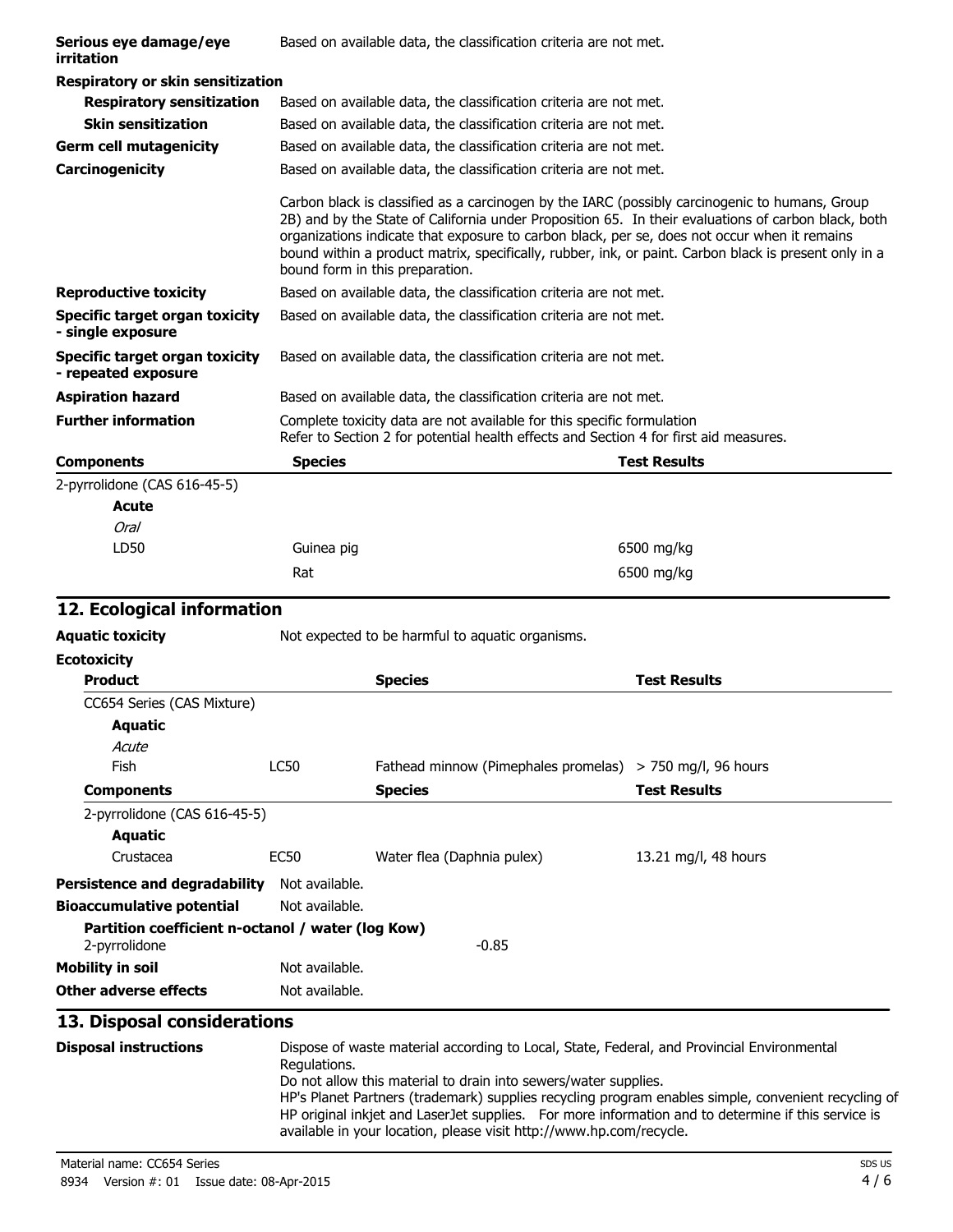### **14. Transport information**

#### **DOT**

Not regulated as dangerous goods.

### **IATA**

Not regulated as dangerous goods.

#### **IMDG**

Not regulated as dangerous goods.

### **ADR**

Not regulated as dangerous goods.

**Further information** Not a dangerous good under DOT, IATA, ADR, IMDG, or RID.

## **15. Regulatory information**

**US federal regulations** US TSCA 12(b): Does not contain listed chemicals.

|                                                             | TSCA Section 12(b) Export Notification (40 CFR 707, Subpt. D)                                                                                                                                                                                                                                                     |
|-------------------------------------------------------------|-------------------------------------------------------------------------------------------------------------------------------------------------------------------------------------------------------------------------------------------------------------------------------------------------------------------|
| Not regulated.                                              |                                                                                                                                                                                                                                                                                                                   |
| <b>CERCLA Hazardous Substance List (40 CFR 302.4)</b>       |                                                                                                                                                                                                                                                                                                                   |
| Not listed.                                                 |                                                                                                                                                                                                                                                                                                                   |
| <b>SARA 304 Emergency release notification</b>              |                                                                                                                                                                                                                                                                                                                   |
| Not regulated.                                              | OSHA Specifically Regulated Substances (29 CFR 1910.1001-1050)                                                                                                                                                                                                                                                    |
| Not listed.                                                 |                                                                                                                                                                                                                                                                                                                   |
|                                                             | <b>Superfund Amendments and Reauthorization Act of 1986 (SARA)</b>                                                                                                                                                                                                                                                |
| <b>Hazard categories</b>                                    | Immediate Hazard - No                                                                                                                                                                                                                                                                                             |
|                                                             | Delayed Hazard - No<br>Fire Hazard - No                                                                                                                                                                                                                                                                           |
|                                                             | Pressure Hazard - No                                                                                                                                                                                                                                                                                              |
|                                                             | Reactivity Hazard - No                                                                                                                                                                                                                                                                                            |
| <b>SARA 302 Extremely hazardous substance</b>               |                                                                                                                                                                                                                                                                                                                   |
| Not listed.                                                 |                                                                                                                                                                                                                                                                                                                   |
| <b>SARA 311/312</b>                                         | No                                                                                                                                                                                                                                                                                                                |
| <b>Hazardous chemical</b>                                   |                                                                                                                                                                                                                                                                                                                   |
| <b>Other federal regulations</b>                            |                                                                                                                                                                                                                                                                                                                   |
| <b>Safe Drinking Water Act</b><br>(SDWA)                    | Not regulated.                                                                                                                                                                                                                                                                                                    |
| <b>US state regulations</b>                                 |                                                                                                                                                                                                                                                                                                                   |
| <b>US. Massachusetts RTK - Substance List</b>               |                                                                                                                                                                                                                                                                                                                   |
| 2-pyrrolidone (CAS 616-45-5)                                |                                                                                                                                                                                                                                                                                                                   |
|                                                             | US. New Jersey Worker and Community Right-to-Know Act                                                                                                                                                                                                                                                             |
| Not listed.                                                 |                                                                                                                                                                                                                                                                                                                   |
|                                                             | US. Pennsylvania Worker and Community Right-to-Know Law                                                                                                                                                                                                                                                           |
| 2-pyrrolidone (CAS 616-45-5)<br><b>US. Rhode Island RTK</b> |                                                                                                                                                                                                                                                                                                                   |
| Not regulated.                                              |                                                                                                                                                                                                                                                                                                                   |
| <b>US. California Proposition 65</b><br>Not Listed.         |                                                                                                                                                                                                                                                                                                                   |
| <b>Other information</b>                                    |                                                                                                                                                                                                                                                                                                                   |
|                                                             | VOC content (less water, less exempt compounds) = $<$ 709 g/L (U.S. requirement, not for emissions<br>) VOC data based on formulation (Organic compounds minus solids)                                                                                                                                            |
| <b>Regulatory information</b>                               | All chemical substances in this HP product have been notified or are exempt from notification under<br>chemical substances notification laws in the following countries: US (TSCA), EU (EINECS/ELINCS),<br>Switzerland, Canada (DSL/NDSL), Australia, Japan, Philippines, South Korea, New Zealand, and<br>China. |

| Issue date       | 08-Apr-2015 |
|------------------|-------------|
| <b>Version #</b> | 01          |